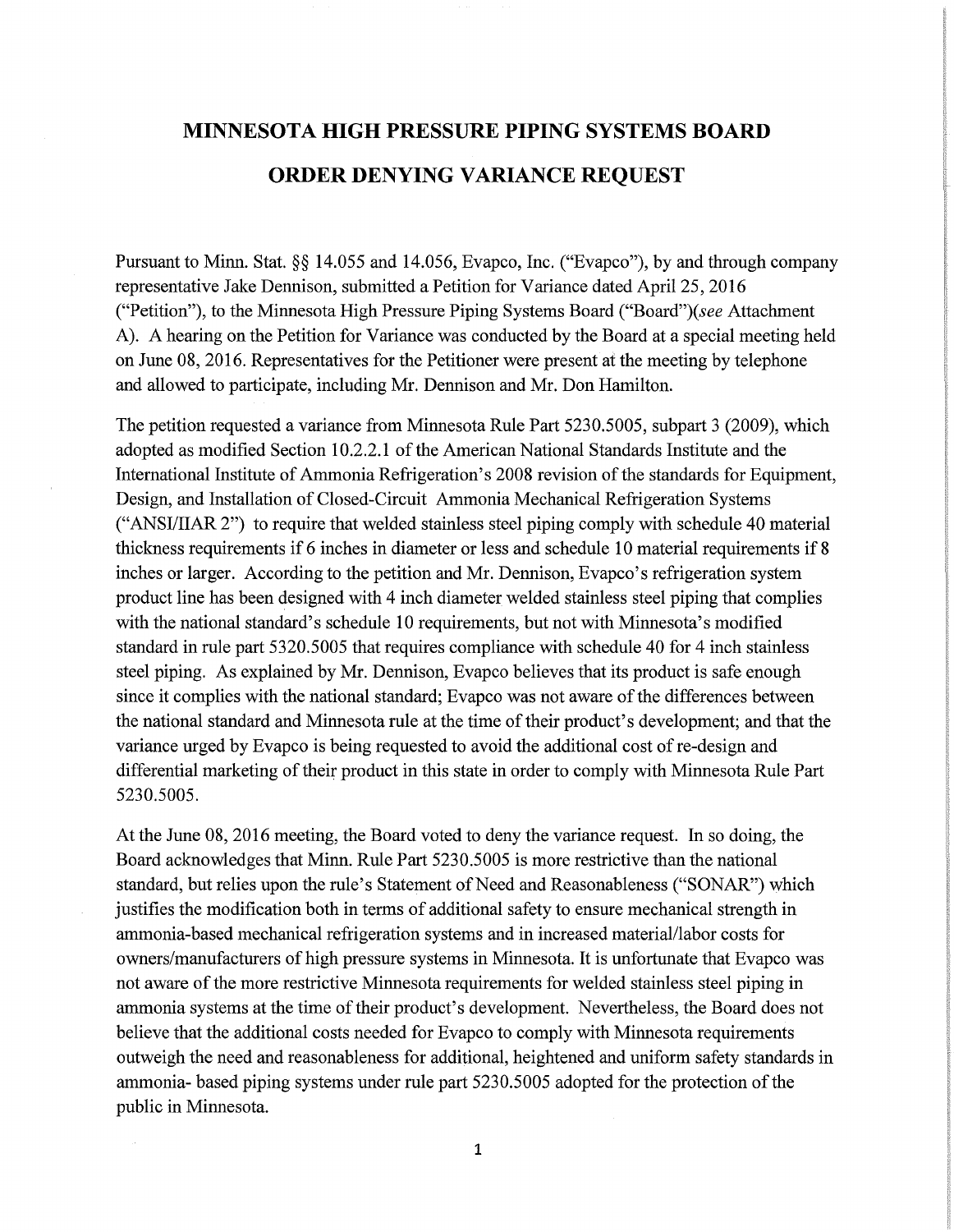**NOW, THEREFORE IT IS ORDERED** that the April 25, 2016 Request for Variance filed on behalf of Evapco, Inc., by and through Jake Dennison, is hereby **DENIED**.

Larry Stevens,

Dated: June 9, 2016 Larry Stevens, Jr.

Chairperson, Minnesota High Pressure Piping Systems Board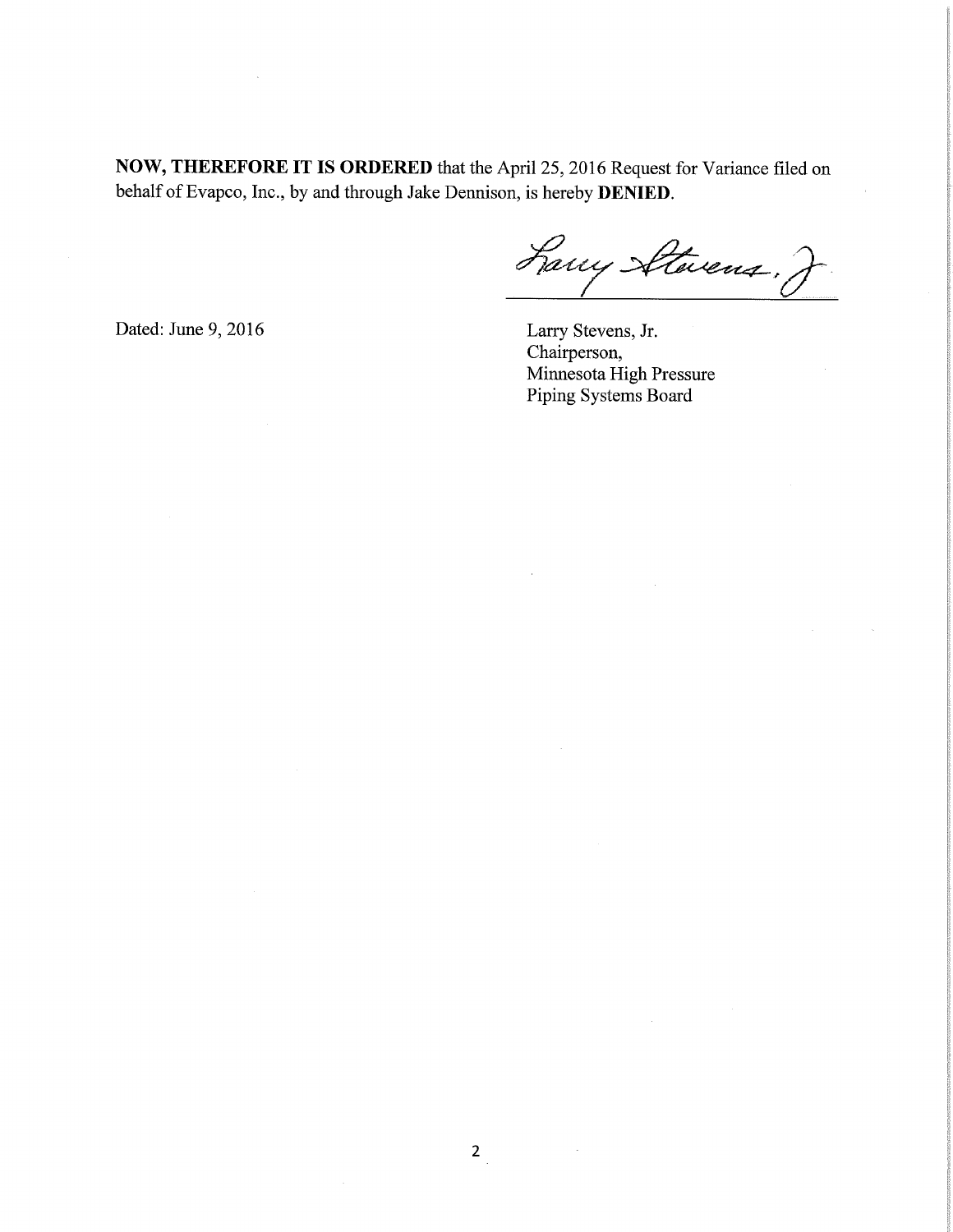April 25, 2016

Jake Denison Evapco, Inc. P.O Box 1300 Westminster, MD 21157

Lyndy Lutz Minnesota Department of Labor and Industry 443 Lafayette Road N. St. Paul, MN 55155  $lyndy.lutz@state.mn.us$ 

Ms. Lutz,

We have inquired about obtaining a variance to the Minnesota Code Chapter 5230 **BOARD OF HIGH PRESSURE PIPING SYSTEMS PIPEFITTERS; POWER PIPING SYSTEMS** for our new product line.

The product line is called Evapcold and is a factory assembled, packaged ammonia refrigeration system. Information on the Evapcold product line can be obtained on our website at http://www.evapco.com/. The nomenclature for the product is LCR-Size Code-Temp Code-Condensing Type.

As we discussed, section **5230.5005 Piping, Subpart 3** requires stainless steel piping 6" and smaller to be schedule 40. The Evapcold product line utilizes a schedule 10 wet suction and compressor suction piping in  $2 \frac{1}{2}$ , 3", and 4" SST. The items outlined be Minnesota statute 14-056 have been provided at the end of this document.

Table lists the ASME B31.5 calculated wall thickness and safety of Sch 10 SST pipe. The calculations are available upon request.

**Table** 1-ASME B31.5 Wall Thickness Calculations at 350 psi MAWP - Sch 10 SST Pipe

| <b>Nominal Pipe OD</b> | <b>Pipe Outside Diameter</b> | <b>Wall Thickness</b> | <b>Calculated Wall</b> | Safety |
|------------------------|------------------------------|-----------------------|------------------------|--------|
| (in)                   | (in)                         | (in)                  | Thickness (in)         |        |
| 21/2                   | 27/8                         | 0.12                  | 0.0356                 | 3.37   |
|                        | 3 %                          | 0.12                  | 0.0433                 | 2.77   |
|                        | 4 %                          | 0.12                  | 0.0557                 | 2.15   |

ERW Pipe 200oF Wall Temperature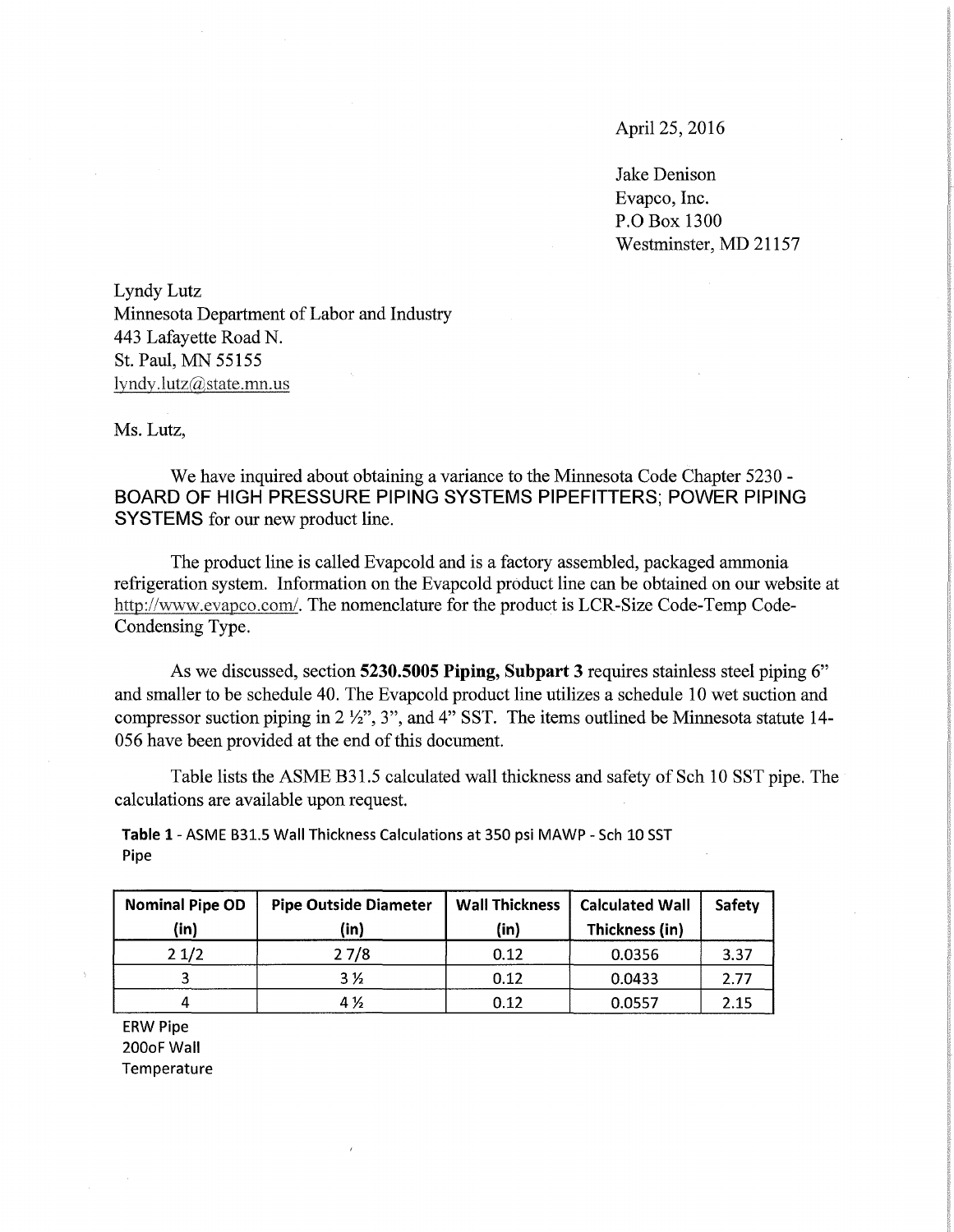Factor of safety for the Sch 10 pipe is 2.15 or greater. Table 2 summarizes the pipe diameter for all Evapcold models, based on the operating temperature and refrigeration capacity.



**Table 2: Recirculated Suction Line Diameter (in)** 

Due to the nature of the packaged unit, the length of piping is minimized. The pipe is located towards the back of the room, away from the entrance, shown in Figure 1. Figure 2 illustrates that the piping is also located  $6$  feet off of the ground, and Figure  $3$  shows the pipe support that limits any unsupported length of piping from exceeding 3 feet. Furthermore, the engine room is a small enclosed area (10.9' x 14' x 10' tall) that will not accommodate heavy machinery.

Could you please review the documentation and determine if a variance for the schedule 10 piping is possible?

If you have any questions, please contact me at (410) 756-2600 or at jdenison@evapco.com.

Thank You, Jake Denison Evapco, Inc.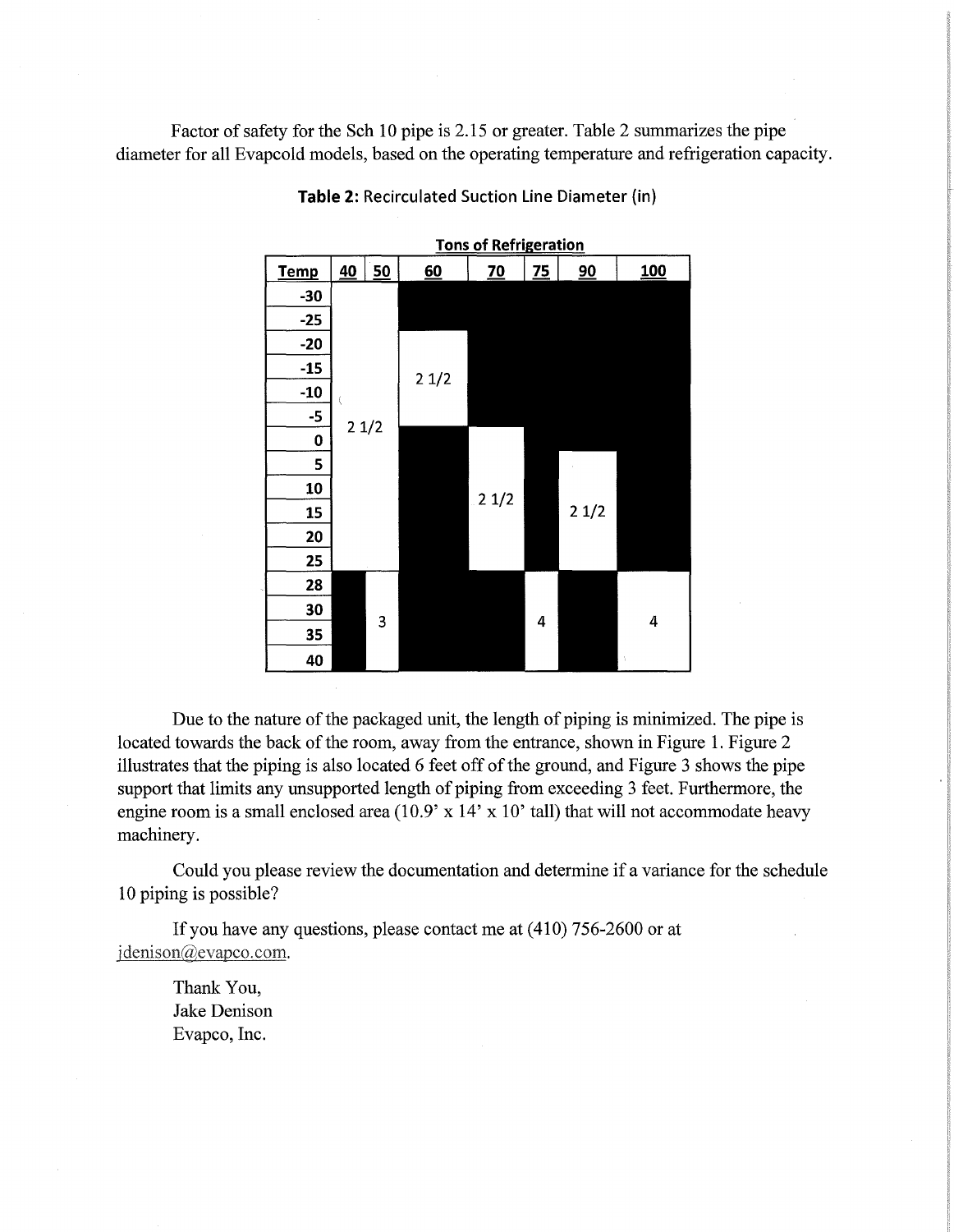Per Minnesota Statute 14-056, we have addressed the seven petition questions below:

- 1. Variance Request: Evapco, Inc. Jake Denison 5151 Allendale Ln Taneytown, MD 21787
- 2. Description of citation:
	- a. No citation has been issued.
	- b. Evapco is developing a new product line, called Evapcold. Evapcold is a factory assembled packaged ammonia refrigeration system. The machine room of the unit contains all components of a refrigeration unit, excluding the evaporators, which are located in an adjacent room attached to the unit.
- 3. Variance Requested to section **5230.5005 Piping, Subpart 3:** 
	- a. Evapcold has been designed with Sch 10 SST pipe per ASME B31.5
	- b. The machine room is a compact design, factory produced piping system.
	- c. The duration of the variance would be applied as long as Evapcold is being produced.
- 4. Reasons justifying variance, including a signed statement attesting to the accuracy of the facts asserted in the petition:
	- a. ASME B31.5 calculations provide 2 time safety factors for wall thickness at 350 psi.
	- b. The maximum pipe size utilized is 4", Sch 10 SST pipe.
	- c. The pipe is supported or protected by other components in the system.
	- d. Pipe runs are very short.
	- e. The machine room is small and will not accommodate tow motors or other lifts, so piping is protected.
- 5. History of the MN HPP Committee to the petitioner, as relates to the variance request: This is a new product line as a variance has not been requested.
- 6. Information regarding the agency's treatment of similar cases, if known:  $N/A$
- 7. Name, address, and telephone number of any person the petitioner knows would be adversely affected by the grant of the petition: N/A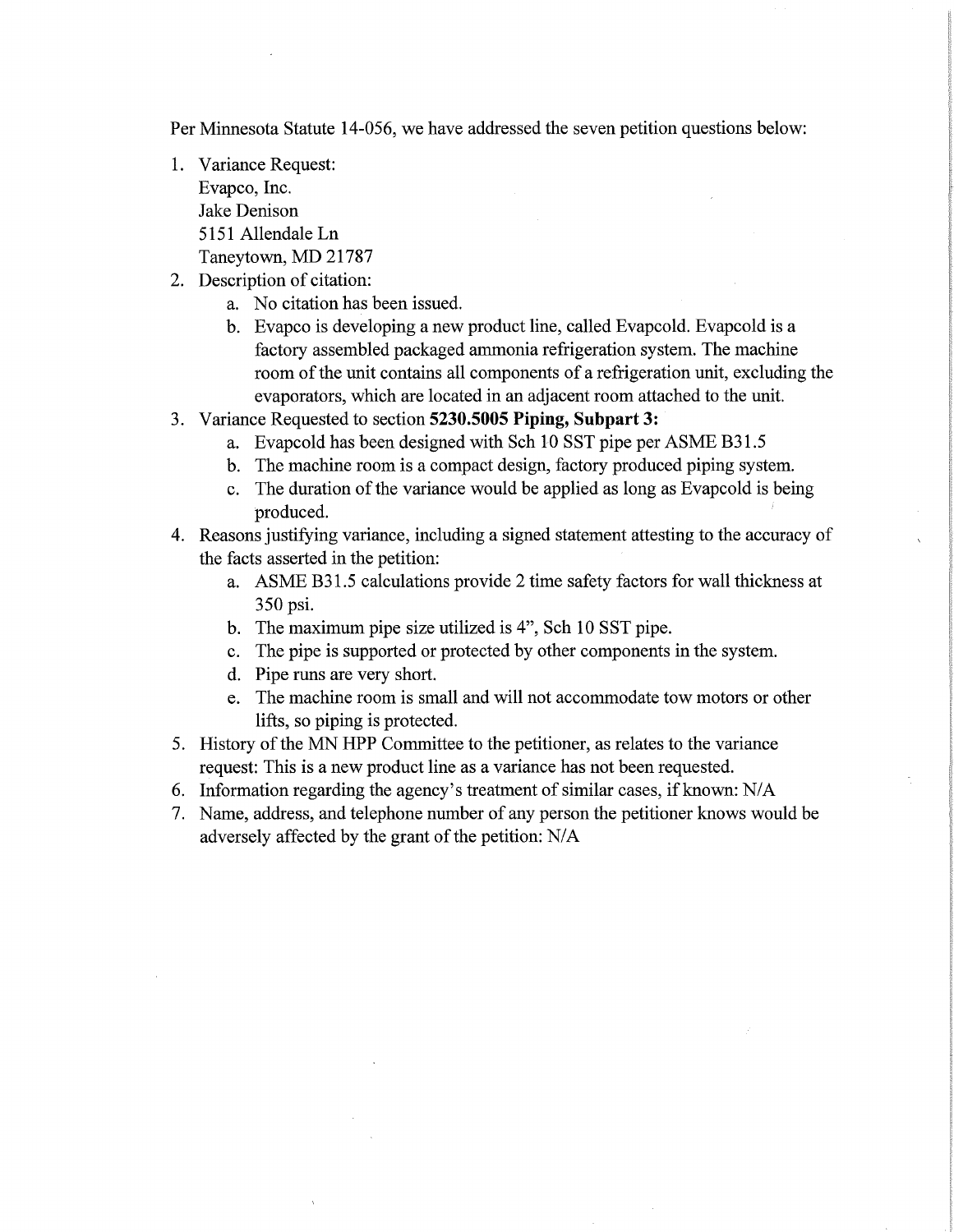**Evapcold Machine Room Renders** 



**Figure 1:** Evapcold machine room isometric view.



**Figure 2:** Evapcold LTRS pipe height off of the ground.